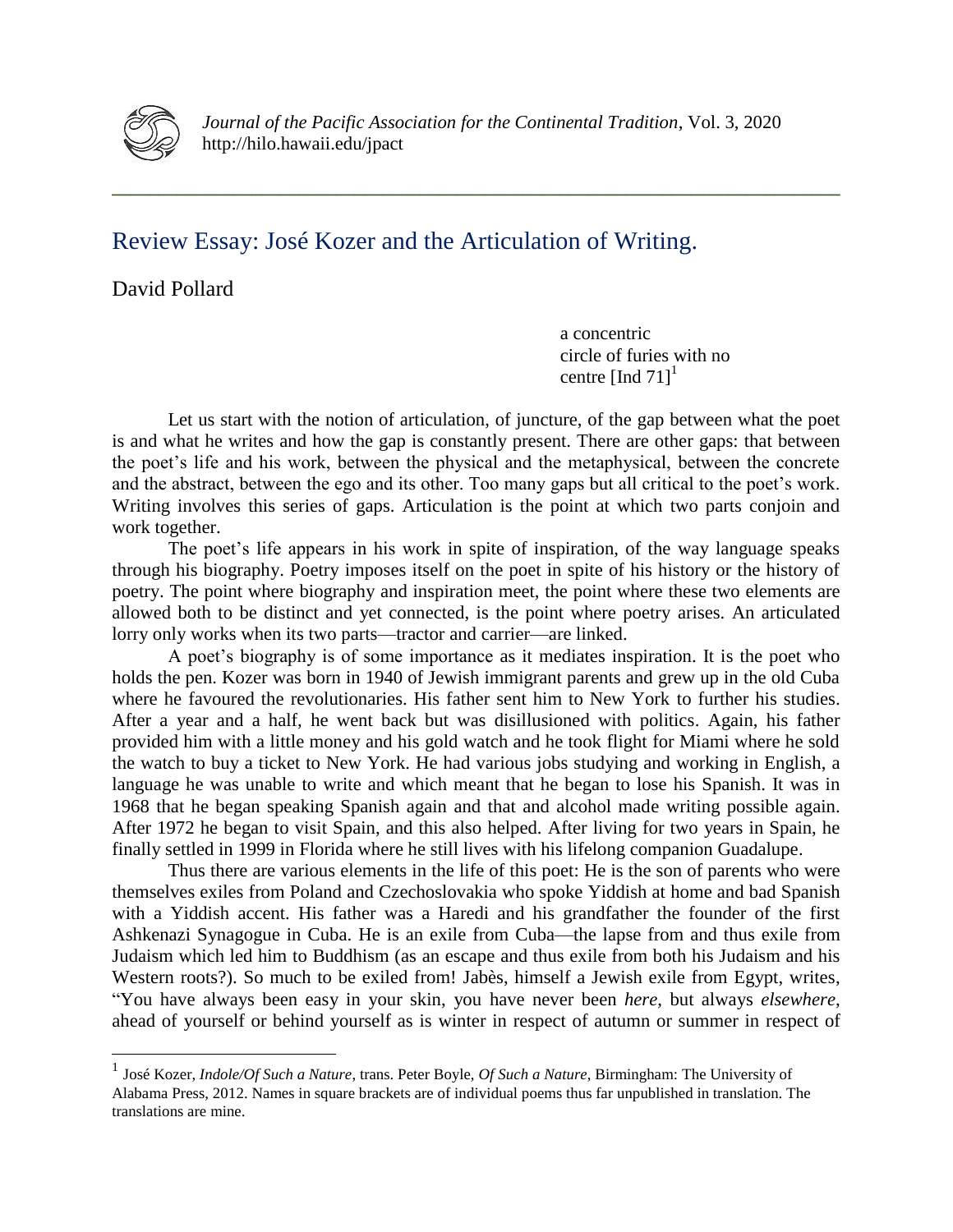spring."<sup>2</sup> He writes of himself as "a Cuban without ceasing to be the other: a Jew from the other side of the Jordan."<sup>3</sup>

Kozer's consciousness of these betweens, these gaps, are of course, cases of exile, in Kozer's case a triple exile, which result in ever present disjunctions or articulations. The exile is always exiled *from*, is always other. The Jews, specifically, are a nation of exiles, most famously from Egypt but also from Israel: a people of the diaspora. Kozer is clearly this but is also an exile from Cuba and thus one of the Cuban diaspora. This means he is also an exile from language and is conscious of the distance from the mother tongue he writes in, which is again one further step away from the mother tongue of his ancestors. This especially as he has to rediscover his Spanishness and Cubanness from afar—from the USA. Peter Boyle, a translator of Kozer and a poet in his own right, writes that

Kozer discovered himself as a Cuban poet inside the United States, mostly having to relearn Spanish in his late twenties and early thirties in order to be a poet in Spanish, realizing that only in the language of his childhood and adolescence would poetry be possible for him. He writes often of Cuba in (if I may put it like this?) Cuban. He writes, "When I left Cuba when I was 20 years old, my language was aborted, I lost my language, I lost my poetry and I spent 10 years without writing anything; […] at around the age of 28, I returned to Castilian, and all that came out again, and I remember that […] I wrote 10, 12 poems in a row, one after the other." 4

Kozer writes that, "A novelist can write in a second language, but a poet must write in the language of his childhood."<sup>5</sup>

So there are multiple layers of articulations which inevitably affect the words on the page, the form of his writing, its fragmentation. This manifests itself in various ways: visually in the very short lines that look like a scroll on the page (of Torah) and the way that this layout allows for continuity over caesuras that run from one line to another and the reverse of this, jumps in subject in the middle of a line, his

no visible sign

 $\overline{a}$ 

We had to see how we avoided each other, both of us a simulacrum of shadows encrusting us in penumbrae

false conjugations, between general and concrete, [Confirmación]

<sup>2</sup> "tu as toujours été ma dans ta peau, tu n'as jamias été *là*, mais *ailleurs*; avant toi ou apreès toi, comme l'hiver au regard de l'automn, comme l'été au regard du printemps" (my translation) in Edmund Jabès, *Le Livre des Questions*, Paris: Gallimard, 1965, p. 37.

<sup>3</sup> José Kozer, "Esto (También es Cuba)," from *La Voracidad Grafómana*, ed: J. Sefami, Universidad Nacial Autónima de Mexico, 2002, p. 25.

<sup>4</sup> Cristina Ruiz-Poveda, Interview conducted in Middlebury College, 2011; video; access 18.07.2013.

<sup>5</sup> https://nbclatino.com/2013/07/12/revered-new-york-poet-wins-coveted-latin-american-prize/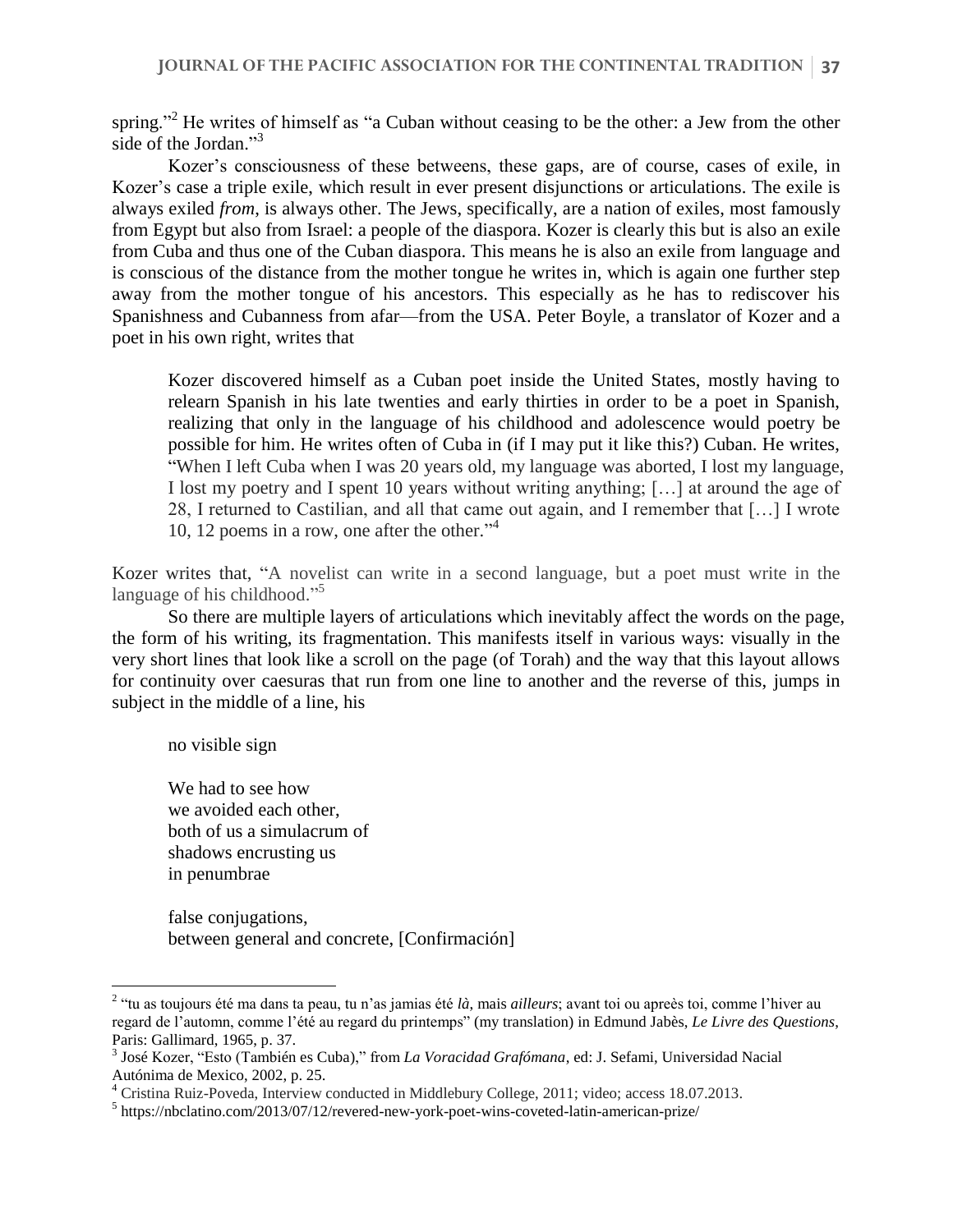Articulation is a word with three principle meanings. One is: the way in which you pronounce words or produce sounds, the second is: the way in which your express your feelings and ideas, etc., and the third is: the point where two bones connect to allow movement. All three are relevant to the poetry of José Kozer.

Kozer sometimes uses the word "ambiguous" for this.<sup>6</sup> The idea is not to hold apart but to link in part so as not to fall on one side or the other, in reality a critique is when two notions are held together as in the critical moment of an illness when things can go either way. Kozer sees this "in the rhetorical sense of what constitutes an amphibology."

Varro noted just this in one of the categories of his *De Lingua Latina*. He writes of a language "that is hybrid; born here of foreign paternity."<sup>7</sup> The language "coming from abroad" and pilgrim language—"born here of foreign paternity"—for the poet, always draw attention to themselves and their context either as meaningless or as strange; either as something needing translation or as something needing to be incorporated into the vernacular, the language of the guest land. By using the vernacular, we serve it. As with the world, we are thrown into its flow without first being asked, and only death can part us from it. This is the root from which our understanding of existence grows. The fluency of the vernacular which we serve enables us to say, "I am," and each particular "I am" is rooted in the vernacular. In the dedication to Queen Isabel of Castile, de Nebrija stresses the importance of his work on grammar by emphasising to her that Castellano, the language of the conqueror, must on no account remain a pilgrim language in her new conquests in the Americas but should, as rapidly as possible, become the vernacular.<sup>8</sup> However, the exile speaks the language of his exile, the pilgrim language always conscious of its strangeness of its need for translation.

Thus, he is strangely exiled from language, as all poets must be just as the religious Jew prays in Hebrew but speaks any language but in the street. Kozer was educated in a secular Cuban school thus being alienated from his Eastern European roots and later again from these Cuban ones.

But, most important, the exile, the real exile, is the one that stops yearning to return. Kozer writes, "I knew already in 1960 that I wouldn't return to Cuba, I didn't have the slightest intention of returning, rather than a banishment I wanted to live a multifarious experience."<sup>9</sup> Acceptance of exile, assimilation is recognised by the host country (for example by the Nazis) as the most dangerous. To the neighbour the exile becomes unrecognisable as exile but not to the exile because for him as poet, this chiasmos of land and language, of speaking a foreign tongue amongst strangers, of living amongst strangers is critical.

And this game Kozer plays with brilliance. Often his "placing" is "atopos." We find ourselves with him in surroundings lovingly detailed, but we cannot be sure where. Perhaps it is the Cuba he hasn't visited for 50 years. Perhaps it is Mount Yoshino in Japan, which he has, in fact, never visited. The "perhaps" is crucial. Often we find ourselves "condensed in a / swarm of

II

<sup>&</sup>lt;sup>6</sup> http://www.latinamericanliteraturetoday.org/en/2017/april/composition-place-conversation-between-robertobrodsky-and-jos%C3%A9-kozer

<sup>7</sup> Marcus Terentius Varro*, On the Latin Language*, Book X:69, trans. R. C. Kent, R.C., Loeb Classical Library, Cambridge, Mass.: Harvard University Press, 1938, Vol. 2: 585.

<sup>8</sup> Antonio de Nebrija the Elder, *Grammatica Castellana* (Salamanca, 1492).

<sup>&</sup>lt;sup>9</sup> http://www.latinamericanliteraturetoday.org/en/2017/april/composition-place-conversation-between-robertobrodsky-and-jos%C3%A9-kozer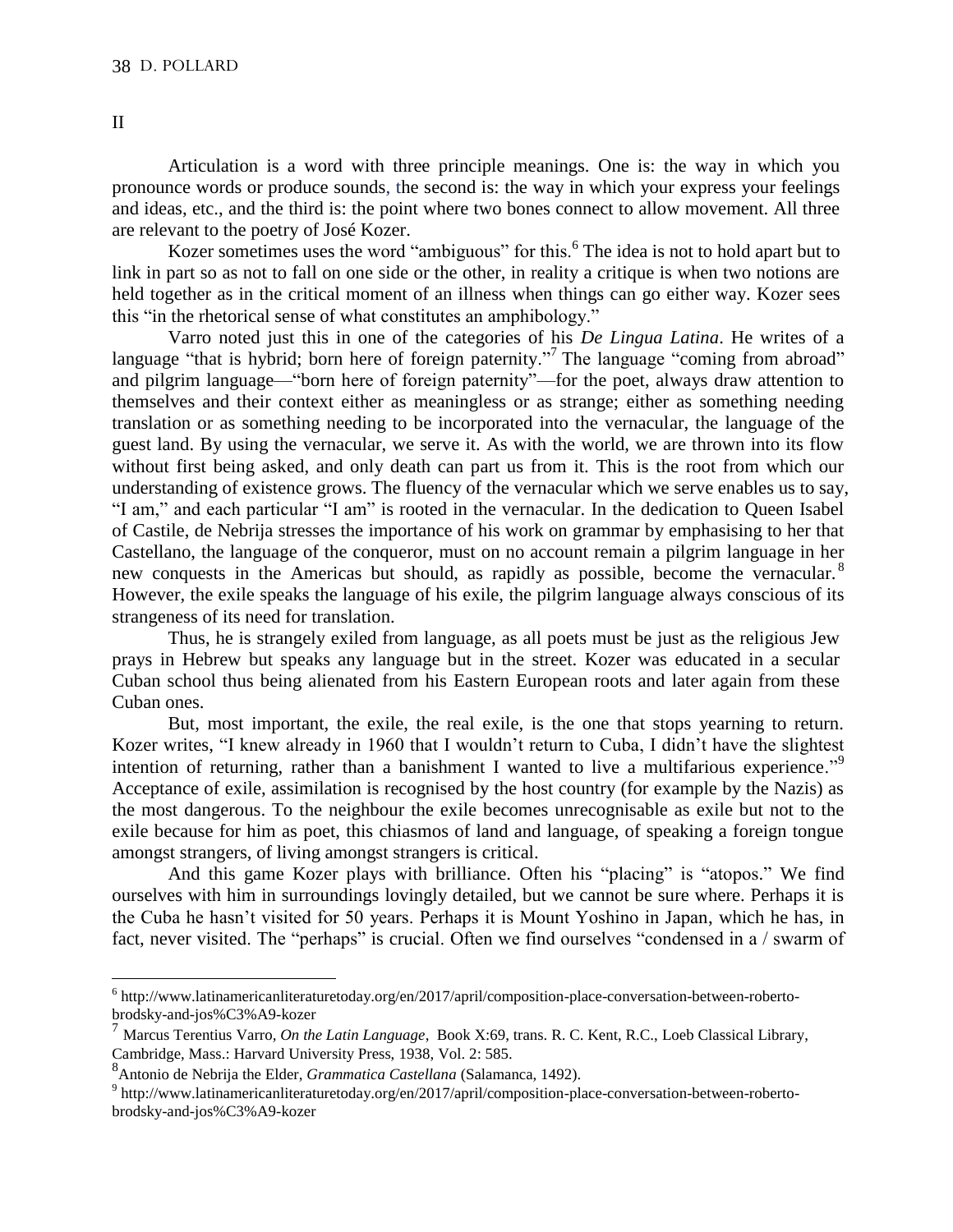bees" [Ind 71], tiny descriptions of 2,3 or 4 words which he never nails down and which we know we will leave in a line or two. Articulation is everywhere. This fragmentation has its own kind of violence (often mirrored in the subjects he chooses) that rejects finality and certainty. One element does not combine with others to make up a whole but asserts its individuality against completion. His very perfections are disarticulated from their surroundings, discontinuous. His poetry even undermines itself in such a way as only a poet so undermined by his own genius could achieve. Reynolds writes that artists should aim at "the general effect of the whole," to which Blake responds, "Real Effect is Making out the Parts,  $\&$  it is Nothing Else but That."<sup>10</sup>

Likewise, each fragment the poet grants us is articulated, needs its relationships, its others. It is these very relationships that prevent laziness; that excite the reader into interpretation even though it is doomed to failure for the very reason that each kunstwerk, each poem is always already a failure, is not governed by an idea to which it is subservient and towards which it might aim. Its governing idea is none other than fragmentation and failure. Maurice Blanchot writes of:

the necessity of an interpretation that is not the unveiling of a unique or hidden or even ambiguous truth but is the reading of a text in several senses at once, with no other meaning than "*the process, the becoming*" that is the interpretation.<sup>11</sup>

We find this also in Kozer's attraction to Buddhism for which all attachments, all sensory perceptions are illusory and transient, a fact which applies also the poet's autobiography (including his imagined autobiography). Our very existence, memories, perceptions are by the very nature of things fragmentary which to quote Eliot, "I have shored against my ruins,"<sup>12</sup> and which each of us attempts to gather together into memory; into an ego. Every biographical "fact" is tilted away from a core story, is put into doubt and this, paradoxically, makes each fragment stand out more strongly, like a detail in a painting which doesn't quite fit. The reader is rivetted by detail but somehow without a clear topos. These details unnerve, are unheimlich.

The whole point of the poetic is in the paraphrastic heresy: it can't be put into words other than those on the page. Thus, the baroqueness, the shifts, the uncertainties, in short, the fragmentation.

Ah well, here is Vega by name, and in the name of

my wife: at her side, it's me, Deneb, sneaking up close, blindly, the eternal stealthy one, shattered and staved in by fears, by layers and layers of distress, shocked numbed,

<sup>10</sup> William Blake, *Complete Writings*, ed. Geoffrey Keynes, Oxford: Oxford University Press, 1967, p. 450.

<sup>&</sup>lt;sup>11</sup> "la nécessité de l'interpretation qui n'est pas devoilement d'une unique vérité cachée, voire ambuiguë, mais lecture d'un texte a plusieurs sens et n'ayant aussi d'autre sens que '*le processus, le devenir*' qu'est l'interprétation." From Maurice Blanchot, *L'Entretiens Infini*, Paris: Gallimard, 1969, p. 232. My translation.

<sup>&</sup>lt;sup>12</sup> Eliot, T.S., "The Wastelend" in *Collected Poems 1909-1962*, London: Faber and Faber, 1962, p.79.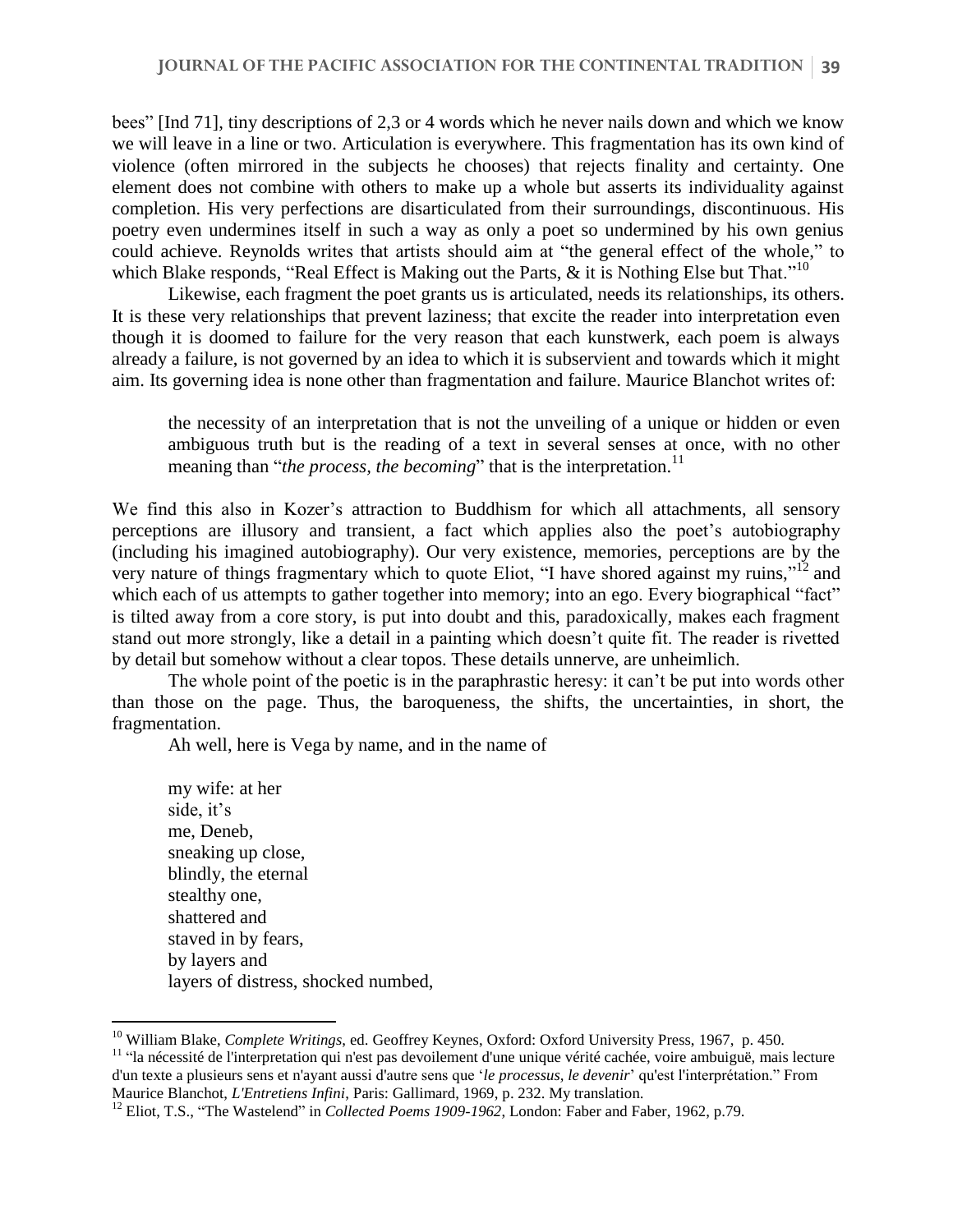## 40 D. POLLARD

turned to stone there in the sky: in the pupil's soft core, in the crack $13$ 

Could the poet paraphrase this? Would he want to?

## III

 $\overline{a}$ 

This poetry has sometimes been thought of as surreal. I don't see it thus. Rather I find it painfully concrete. There is no dreaming here. The eyes are wide open. The world is seen or rather is sensual. Concrete images abound. When Joshua Reynolds wrote that "this disposition to abstractions, to generalizing and classification, is the great glory of the human mind," Blake writes in the margin "To Generalize is to be an Idiot. To Particularise is the Alone Distinction of Merit" and again "There is no such thing as General Knowledge only Particular Knowledge." Kozer writes, "Eternity does not exist, the onion exists" [Ind 135]. Kozer seems to me a powerful example of this rule. His work is riddled with particulars, details, and the failure to allow induction to lead anywhere. One example of hundreds from "Indole"

she

grasps the soup spoon looks at it (a contemplative act) balancing the metal shadow of the spoon on the tablecloth, beside the bowl of oatmeal: no need to look at the clock on the wall to know it's a quarter to seven, the senses hang in suspense, she knows the cup of coffee on the table (plastic tablecloth with white an emerald green squares) […] she knows that under everything there's

always something. Till you touch bottom. A deep base made of superimposed planes, unreachable. At the deepest level and to all intents and purposes, there is no bottom. [Ind 47-9]

<sup>&</sup>lt;sup>13</sup> Kozer, *Anima*, trans. Peter Boyle, Bristol: Shearsman Books, 2011 p. 53.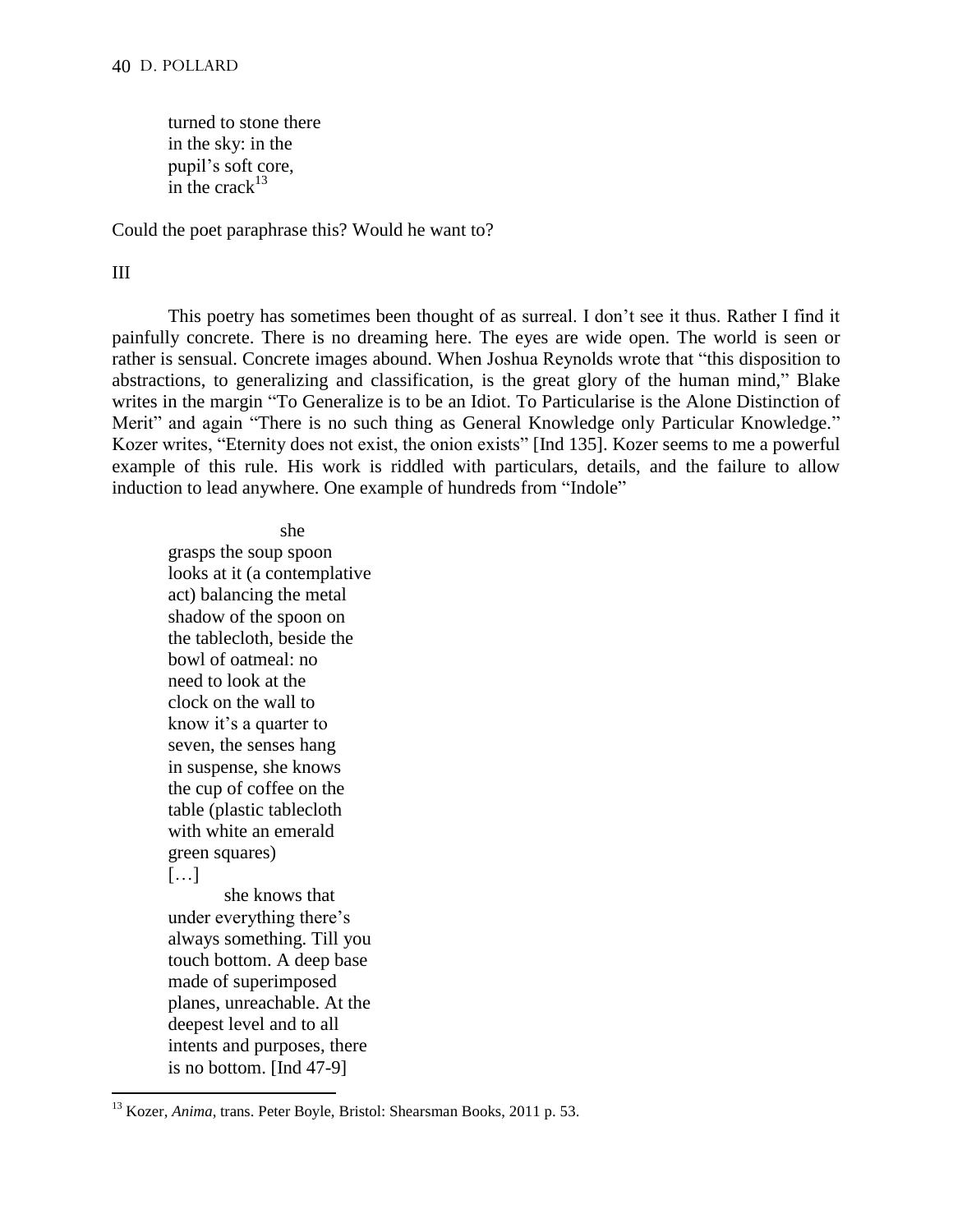There is only the particular. Dōgen writes that "all the sutras in the Universe are contained within a mote of dust," and we find, "The only way to the truly universal is to be very particular, moment by moment, detail by detail,"<sup>14</sup> which is Blake's "Infinity in a grain of sand / and Eternity in an hour."<sup>15</sup> Dōgen famously said that "even a mote of dust is sufficient to turn the dharma wheel." <sup>16</sup> When Reynolds praises the general at the expense of the particular, Blake writes, "To Particularise is the Alone Distinction of Merit"<sup>17</sup> and "Singular & Particular detail is the Foundation of the Sublime."<sup>18</sup>

Kozer has been called a poet of the neo-baroque, yet he writes, "I want and do not want to belong to the neo-baroque, I want to be one among peers and at the same time not be reduced to a payroll, to a school, to a unique way of perceiving poetry." <sup>19</sup> Yet in the true sense, his work is baroque. One etymology before the 18th century associates the word with irregular pearls from the Portuguese term *barroco*, a flawed pearl. Over exaggeration. Lack of perfection yet a jewel still. Loaded with detail. And so, we have the collapse of grammatic conventions, the refusal to write clear sentences plus brackets, broken lines, unfinished thoughts. In a word, rupture.

This is poetry as *evidentia*, Quintilian's rhetoric, that bring details to bear so as to create a vividness that can convince a jury—in our case the reader—and create "emotions just as if we were present at the event itself." *Evidentia* is both this older meaning of intenseness, vividness and the modern one of evidence as plausible, provable. Yet this is also another kind of exile: the exile from truth. Rhetoric (famously in Plato) can be based on lies, the most plausible evidence can be a lie. It is as if the poet wants to convince himself of the solidity of his memory, of the world he knew, of his Cubanness and Jewishness, of the grandmother wearing:

the two-tone apron with deep pockets and you retain a scent of lily that you distill two handed and you pick up like a basket of puff pastry and matzo [Evocación de Abuela]

or the father

 $\overline{a}$ 

My father, who was tailor and communist, and didn't believe in God, my father who did not speak and just sat there on the terrace wanting nothing more to do with men, who was indifferent to Hitler, indifferent to Stalin, my father who once a year downed a glass of whiskey, [Mi Padre]

<sup>14</sup> Dōgen, Fascicle "Hotsu Bodai Shin," *Shobogenzo*, ed. K. Tanahashi, Shambala, 2012, p. 649.

<sup>15</sup> Blake "Auguries of Innocence," *Complete Writings*, p. 431.

<sup>&</sup>lt;sup>16</sup> Jason Wirth, video talk at https://www.youtube.com/watch?v=9l8jpCvIa3M&feature=youtu.be

<sup>17</sup> Blake, *Complete Writings*, p. 451.

<sup>18</sup> Blake, *Complete Writings*, p. 459.

<sup>19</sup> Margo Glantz, "José Kozer: Poet Laureate" in *La Jornada*, 07/11/2013.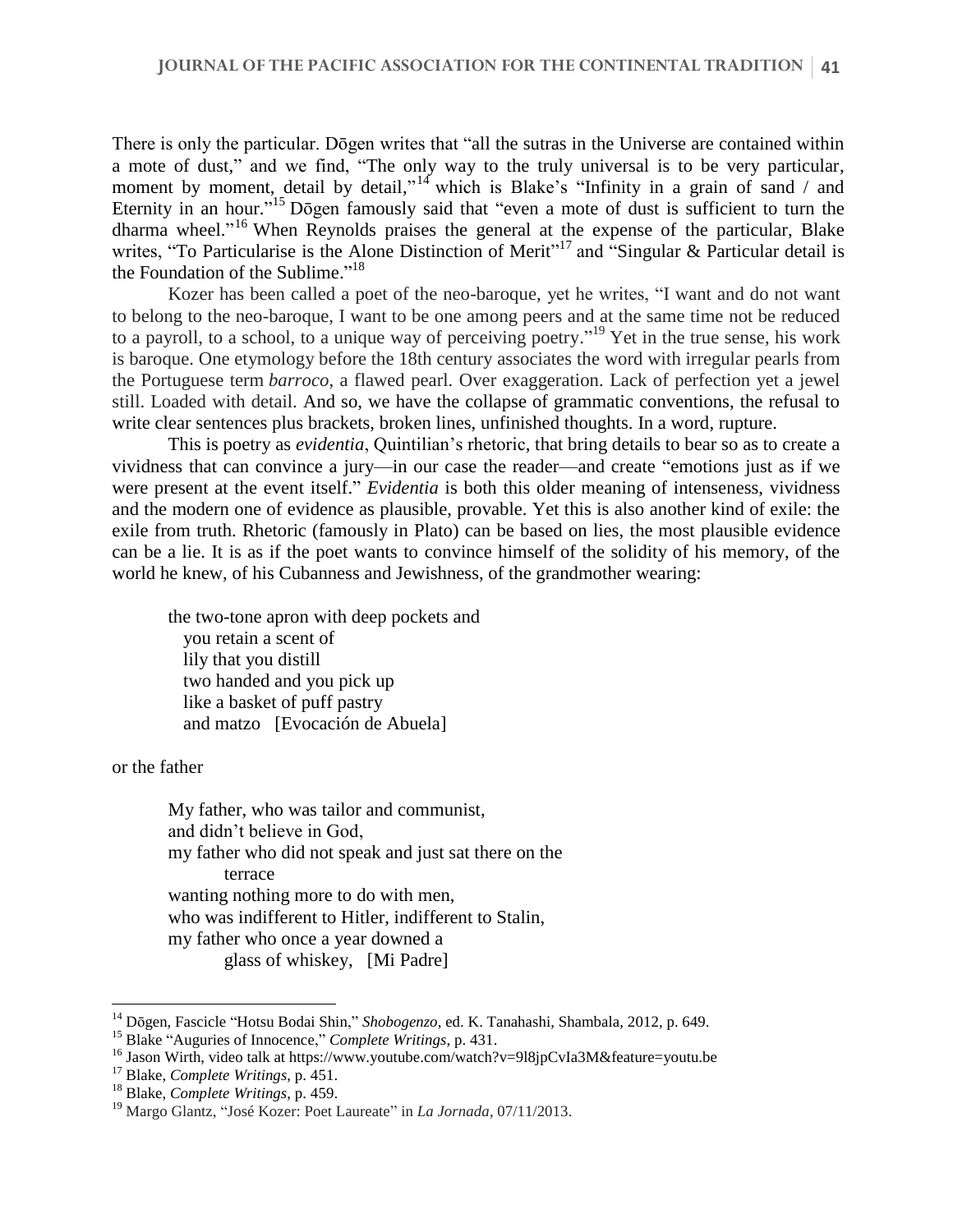it seemed as if dad was doing nothing.

He would clasp his hands behind his back leaning forward like a rabbi smoking a pipe, cut from birch-wood the plumes of smoke creating an air of mystery, [Te Recuerdas, Sylvia]

The detail is almost banal. The very word means to relate or narrate in particulars and comes from the French detailer, often used in tailoring, "to cut up in pieces."

But these images, these fragments of memory, never reach the picture frame, the metaphysical for which they yearn. Rather they hover in an insecurity that is more palpable than any complete image or memory. More powerful in their *evidentia*, as rhetoric, perhaps even as a lie, than any truth might be. "*Nec scire fas est omnia*"—it is not God's will that we should know all.<sup>20</sup> His fragmentation questions like Jabés' *Livre de Questions*, which has so many echoes with Kozer's work.

You are walking towards death. It has spared you till now, so that you should go towards it of your own accord. You are walking on all the deaths which belong to you and your race, on the obscure sense and the lack of sense of all these deaths. [LdeO 33]

In Kozer there is almost too much detail as if piling on more and more might force it to make sense, to come to something. This is painting as much as poetry. "plastic tablecloth / with white an emerald / green squares" placed in parenthesis for the sake of exaggeration. And from this, what can she know? only that "At the / deepest level [...] there / is no bottom" [Ind 49 again]. She is exiled even from meaning. The superimposed planes disappear into nothing. This is the existential writing of a poet who yearns for the abstract, a metaphysical which always eludes him.

making me feel as if I were a god. A minor god. A vanquished one [Ind 149]

What he writes about his father is his case also:

He, a vestige without a sign and I convinced that behind his shadow there was a visible number of signs where the answer I was looking for was hiding: [Confirmación]

 $\overline{a}$ 

as:

<sup>20</sup> Horace, *Odes*, 4.4.22.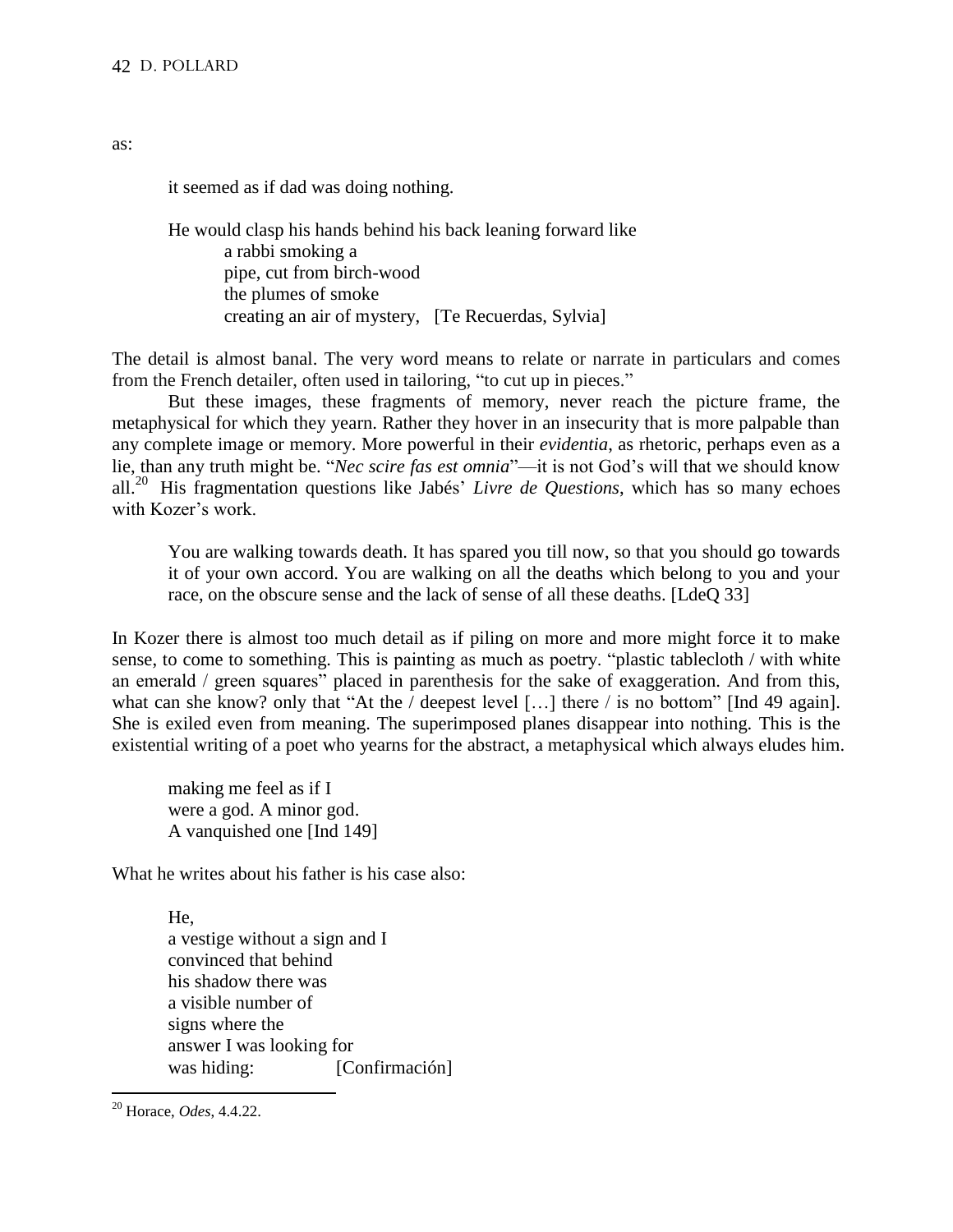what body what mind? how can you pretend that after death, etc. […] The arguments revert to a high degree of silence of a tiny thread / filament of air. [El Cuento de la Buena Pipa]

He decides to "Shrug off an unnecessary effort" and instead to "Listen to the grunt of the deer." Yet the pull of the metaphysical never leaves him. It is impossibly there behind the encroaching propulsion of the sensual:

at the end of the day the Messiah, anyway. here at home, I help I count I can stuff the cabbages [Ind 39]

 $\overline{a}$ 

Indeed, this is like Caravaggio in both its detailing the banal and in its fragmentation. With Caravaggio, who used a *camera obscura* focused on one detail at a time, each segment would have had to be made in turn and the composition as a whole compromised. The eye has deep focus while mechanical optics produce small areas accurately in focus between areas, which are not and thus would have appeared fuzzy. Accuracy in detail involved distortion of the whole. In many earlier paintings done with optical aids you can see the receding image going out of focus.<sup>21</sup> The focal point on the canvas would have had to be constantly altered as the detail to be dealt with was closer or further from the lens as it would have had to be shifted around to concentrate the light of a single element of a larger composition.

As a result of this technique the seer doesn't take in the whole, rather the eye darts from detail to detail; to elements of the real rather than the ideal. The image is, as it were, fragmented into the real which lies disrupted within the whole which remains at the periphery of vision as a "frame" for individual creations which rely on perceived space rather than conceived space. What rationality there is lies behind or after the visible and involves an effort to see what Vasari, writing of Giorgione, calls "una sola occhiata."<sup>22</sup>

With him meaning seems to be relative and to a lack of topos. The sharpness of the light forces the eyes open to see *what* is happening not *where*. There is no topos for these startled

<sup>21</sup> See e.g. the way that the tablecloth in the centre foreground of Lorenzo Lotto's *Portrait of a Married Couple* (1523) loses clarity of both detail and form.

<sup>&</sup>lt;sup>22</sup> Vasari, Giorgio, *Le Vite de' più eccellenti pittori, scultori, ed architettori, Florence, 1832, p. 457. This translates* as "a single glance" or as Wollheim puts it "at a glance." See Richard Wollheim, *Painting as an Art*, Princeton: Princeton University Press, 1987, p. 312.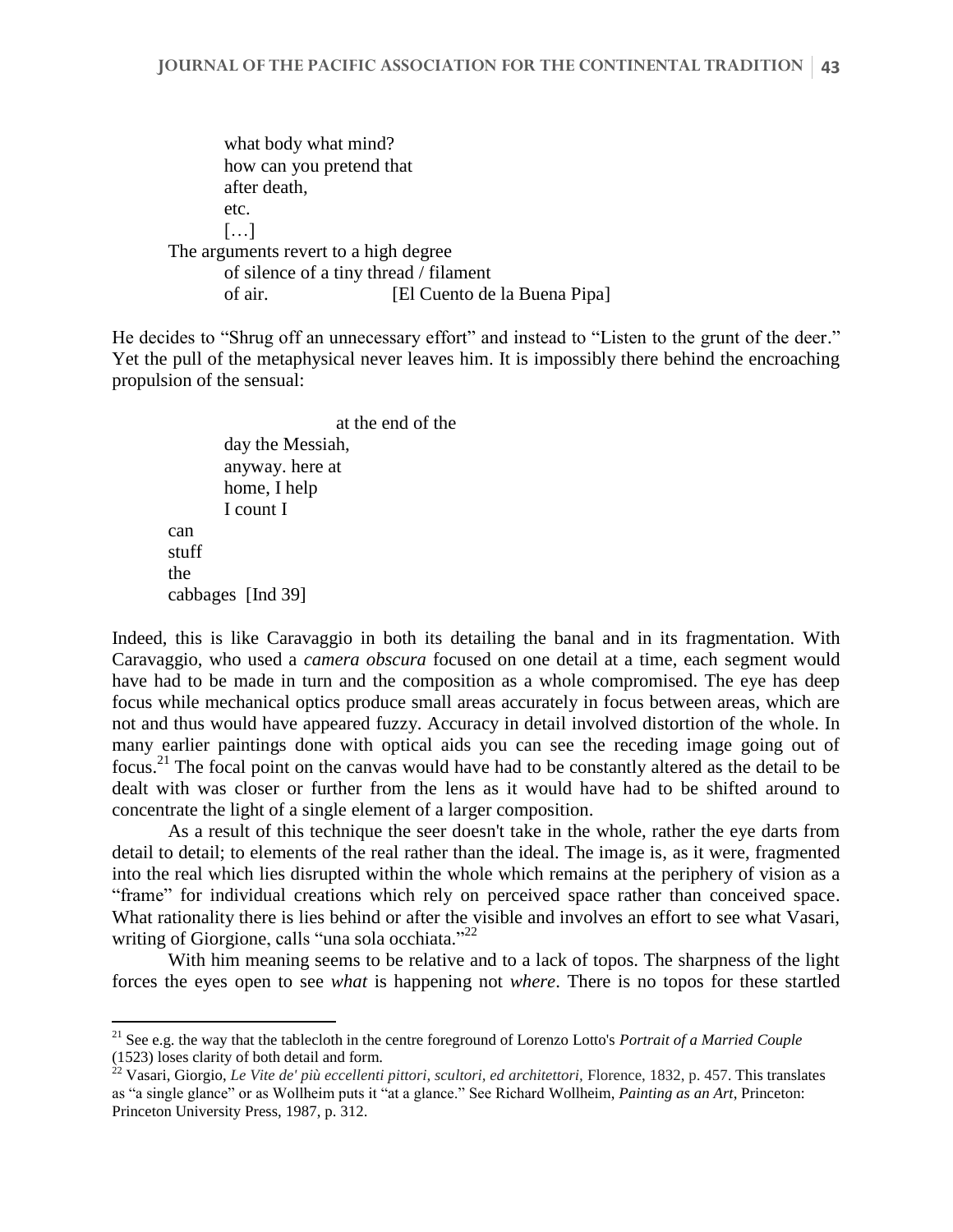shapes that stand before us as in a flash of lightning and will vanish in a moment and stand out in a momentary exile from non-being or oblivion. This is an attempt to paint the solidity of the physical or sensuous as it stands out against the soul, the dead or god as if the momentary and the visible are holding eternity at bay.

## III

Kozer sits zazen every morning. Kozer writes a poem every morning. Creativity and zazen are parallel experiences involving suspension of the ego.

Dōgen suggests, "learn to take the backward step [...] Give up the operation of the mind, intellect, and consciousness; stop measuring with thoughts ideas and views," <sup>23</sup> and in the *Genjōkōan*, "When Buddhas are truly Buddhas, there is no need for them to be conscious of themselves as Buddhas."<sup>24</sup> And in the shinjin datsuraku he writes of: "a falling away of body and mind. The forgetting of the self."<sup>25</sup>

Gujin is not merely active effort. Effort requires an ego or will to initiate it. It is a kind of surrender of will which does not negate effort.

"To study the self is to forget the self […] your mind and body as well as the bodies and minds of others drop away" and it is the ego, that is the self, that is forgotten yet this entails exertion. "Egocentricity. This is a fundamental delusion." Brian Schroder adds that "without the realization that comes with practice, the mind does not 'drop away' and Buddha nature is not  $\epsilon_{\text{seen}}$ ,,26

However, it is not merely passive either. It requires exertion. Zazen, although negative, is nonetheless a capability, $^{27}$  and Nishijima writes that it "suggests the state of natural balance which we experience when making effort without an intentional aim."<sup>28</sup>

Imagination is Self-annihilation. The moment in which Imagination speaks occurs as if in a dream and is only recognised as Imagination on waking. It seems, indeed, to take place outside time Blake writes:

Every Time less than a pulsation of the artery Is equal in its Period & value to Six Thousand Years, For in this Period the Poet's Work is Done, and all the Great Events of Time start forth & are conceiv'd in such a Period, Within a Moment, a Pulsation of the Artery.<sup>29</sup>

Dōgen writes that "all the sutras in the Universe are contained within a mote of dust" and that, "The only way to the truly universal is to be very particular moment by moment, detail by

<sup>23</sup> Dōgen, "Fukanzazengi," *Engaging Dōgen's Zen: The Philosophy of Practice as Awakening*, ed. Jason M. Wirth et al., Sommerville, Mass.: Wisdom Publications, 2016, p. 215.

*<sup>24</sup>* Ibid*.*, p. 220.

<sup>25</sup> Jason M. Wirth, *Engaging Dogen's Zen*, p.131.

<sup>26</sup> Brian Schroeder, "Shushogi Paragrah 31," *Engaging Dōgen's Zen: The Philosophy of Practice as Awakening*, ed. Jason M. Wirth et al., Sommerville, Mass.: Wisdom Publications, 2016, p.188.

<sup>27</sup> Joan Stambaugh, *Impermanence is Buddha-Nature: Dōgen's Understanding of Temporality*. Honolulu: University of Hawaiʻi Press, 1990, pp. 58ff.

<sup>28</sup> Gudo Nishijima and Chodo Cross, *Master Dogen's Shōbōgenzō*, Book **1**, Dōgen Sangha, 1994, p. 1.

<sup>29</sup> William Blake, "Milton," Plate 28:62 in *Complete Writings*, p. 516.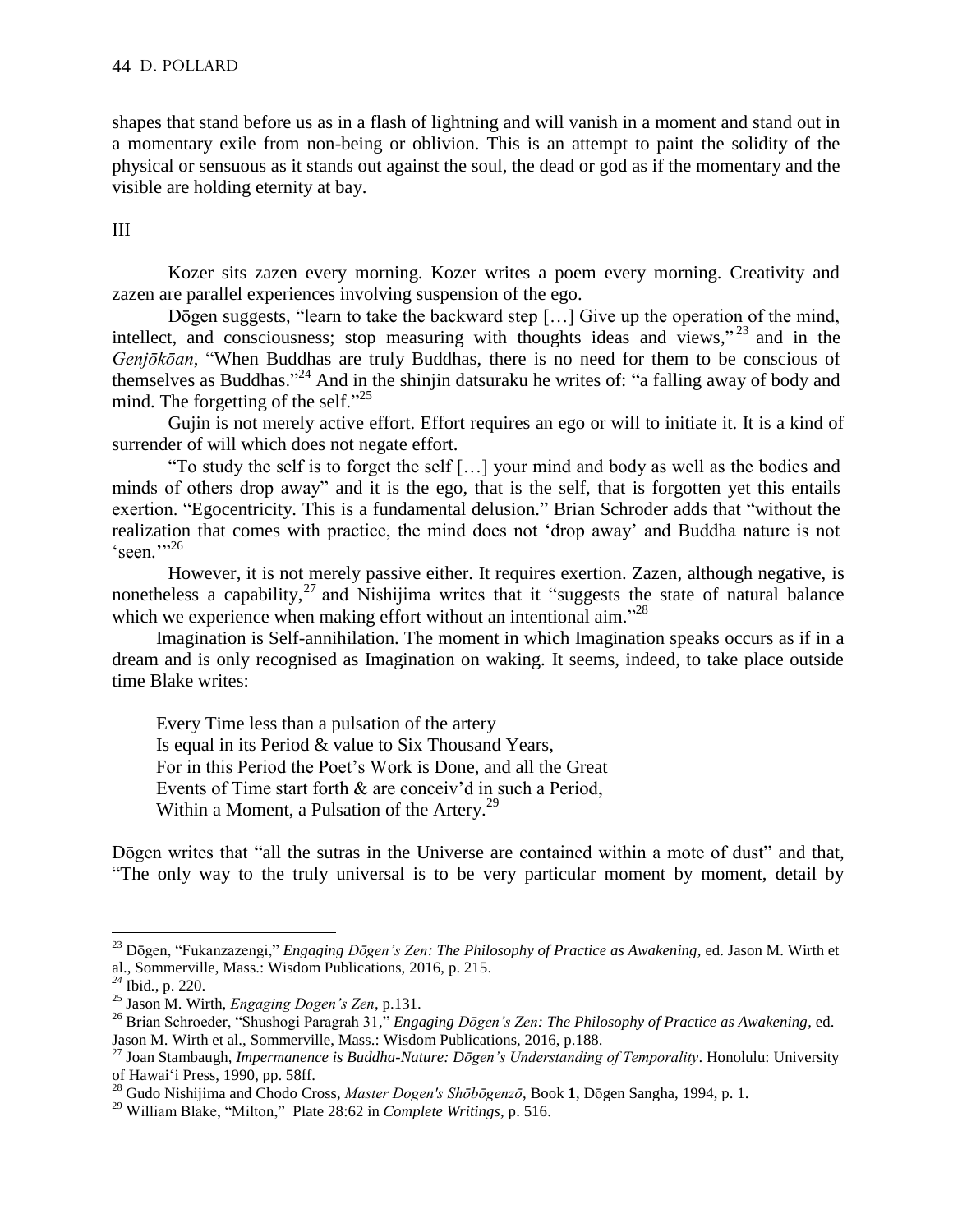detail,"<sup>30</sup> which is Blake's "Infinity in a grain of sand / and Eternity in an hour."<sup>31</sup> Dotgen famously said that "even a mote of dust is sufficient to turn the dharma wheel."<sup>32</sup> When Reynolds praises the general at the expense of the particular, Blake writes, "To Particularise is the Alone Distinction of Merit,"<sup>33</sup> and "Singular & Particular detail is the Foundation of the Sublime."<sup>34</sup>

by Self-annihilation back returning To life Eternal 35

The Imagination is not a State; it is the Human Existence itself <sup>36</sup>

The atman or self which keeps us attached to desires and is the primary cause of suffering has to be negated. This leads us to the notion, fundamental to Buddhist thought of the anatman (*lit* notself). Biography pulls against satori. Like two negative poles of a magnet, they cannot draw apart unless there are two parts to disarticulate. This produces the fragmentation which is the undercurrent of all of Kozer's poetry. The biographical details, this cutting into pieces, is a way of distancing or annihilating the self—Nietzsche's *Selbstüberwindung*. The idea is to constantly break away from the detail if only to another detail. The breaking off is the point. This is what meditation is. The bits and pieces of life, of memory, of loves and losses are just like the detritus of thoughts that pass through the mind in meditation.

and make it so the lamb is resurrected and drinks (waters) visible and (waters) invisible becomes

merely junk food

And these fragments, these articulations of the mind, are like our dreams, and it is as Keats maintains in this dreams, without any overt questioning by the poet, without any striving towards the creation of an artwork, that which is created creates itself; and the poet, on waking, finds it to be truth. The poet recognises that thinking about the horrors of life [samsara] will reveal nothing:

 Oh never will the prize, High reason, and the lore of good and ill Be my award <sup>37</sup>

and he adds:

<sup>30</sup> Dōgen, Fascicle "Hotsu Bodai Shin," in *Shobogenzo*, ed. K. Tanahashi, Boulder, Col.: Shambala Publications, 2012, p. 884.

<sup>31</sup> Blake, "Auguries of Innocence," in *Complete Writings*, p. 431.

 $32$  Jason Wirth, video talk at https://www.youtube.com/watch?v=9l8jpCvIa3M&feature=youtu.be.

<sup>33</sup> Blake, *Complete Writings*, p. 451.

<sup>34</sup> Blake, *Complete Writings*, p. 459.

<sup>35</sup> Blake, "Vala or the Four Zoas" Night VIIa. in Ed: Geoffrey Keynes, *Blake: Complete Writings*, Oxford: Oxford University Press, 1966, p. 328.

<sup>36</sup> Blake, "Milton," Plate 32:32 in Ibid., p. 522.

<sup>37</sup> Keats, "Letter to Reynolds," in *The Poems of John Keats*, ed. H.W. Garrod. Oxford: Oxford University Press, 1959, p. 383.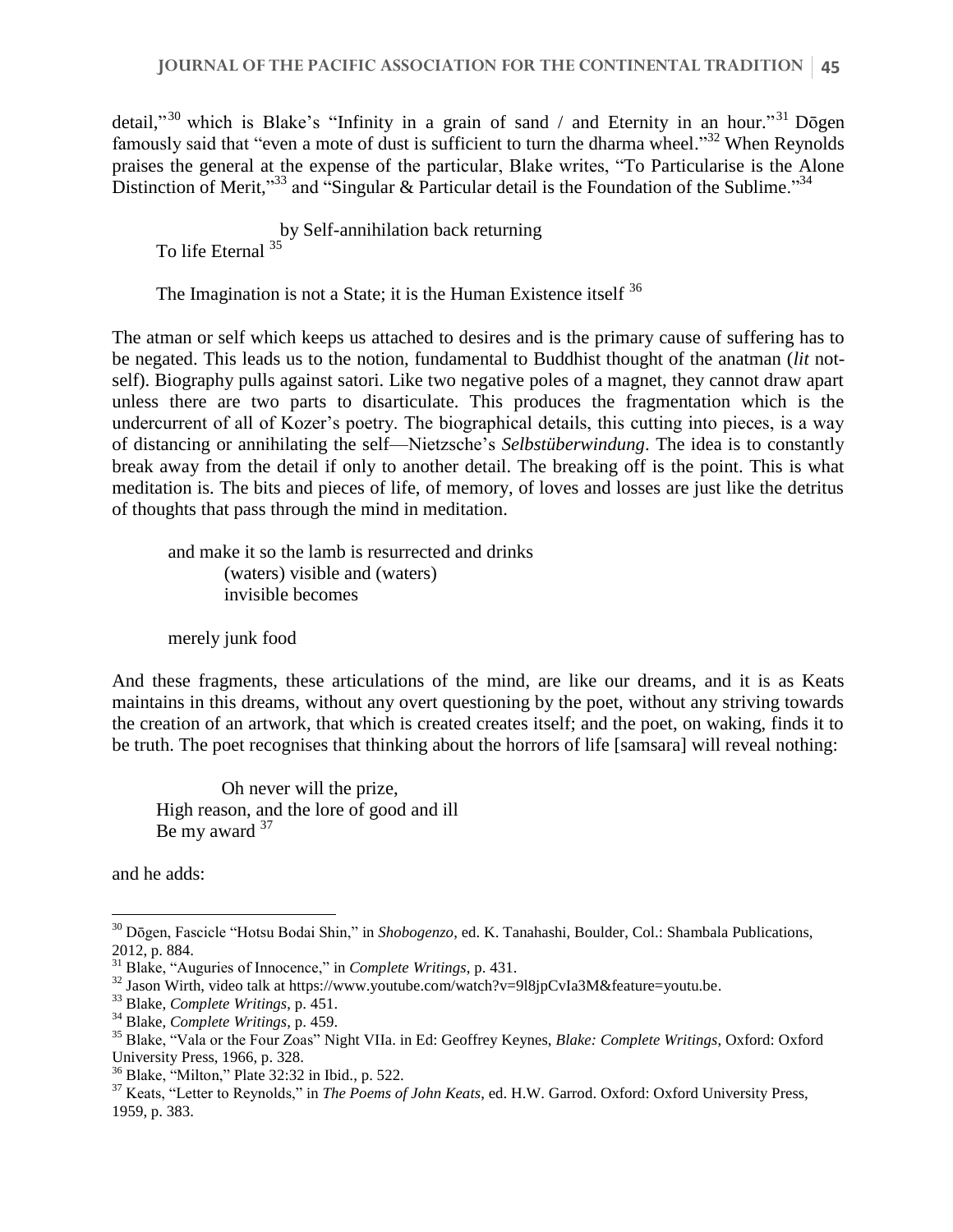Things cannot to the will Be settled, but they tease us out of thought  $38$ 

In its own trajectory thought scarcely rouses itself <sup>39</sup>

No standard law, no "consequitive reasoning"—"Maiden-Thought"—can direct us into the mysteries of the imagination.

imperial wisdom was and will be mere (horseshit) $40$ 

Those mysteries "tease us out of thought," out of the province of the ego. The poet, like the person on his zafu, has to aim for what he calls "negative capability": "that is when man is capable of being in uncertainties, Mysteries, doubts, without any irritable reaching after fact  $\&$ reason." $^{41}$ 

This is the faculty that "Shakespeare possessed so enormously."<sup>42</sup> This ability to remain in uncertainties is, for Keats, the quest, remaining in the region of thought which is not "consequitive," or speculative. In this state in which the straining after results, the questioning of the world, is suspended, the Self—the identity of the poet—is annihilated. Keats writes, "As to the poetical Character itself [...] it is not itself—it has no self—it is every thing and nothing—It has no character [...] A poet is the most unpoetical of any thing in existence; because he has no Identity  $[...]$  he is certainly the most unpoetical of all God's Creatures.<sup> $143$ </sup>

In this moodlessness of indolence, in this negation of mood. "In this state of effeminacy the fibres of the brain are relaxed in common with the rest of the body, and to such a happy degree that pleasure has no show of enticement and pain no unbearable frown."<sup>44</sup>

The

lack

of attention he pays to the attention he pays ["Meditation" in Ind 48]

In this indolent state in which negative capability is possible the poet achieves "a complete disinterestedness of mind"<sup>45</sup> in which the three great aims of Keats' life—"Poetry, Ambition and

 $38$  Ibid.

<sup>39</sup> José Kozer, *Tokonoma*, trans. Peter Boyle, Bristol: Shearsman Books, 2014, p. 104.

<sup>40</sup> Ibid., p.105.

<sup>41</sup> John Keats, Letter 45 to The George Keatses of 21/12/1817, in *The Letters of John Keats*, ed: H.E. Rollins, Cambridge: Cambridge University Press, 1958, Vol. I: 193.

<sup>42</sup> Keats, Letter 180 to Reynolds of 3/5/1818, in *The Letters of John Keats*, Vol. I: 282.

<sup>43</sup> Keats, Letter 93 to Woodhouse of 27/10/1818 in *The Letters of John Keats*, Vol I: 386-7.

<sup>44</sup> Keats, Letter 93 to The George Keatses of 19/3/1819, in *The Letters of John Keats*, Vol II: 78-9.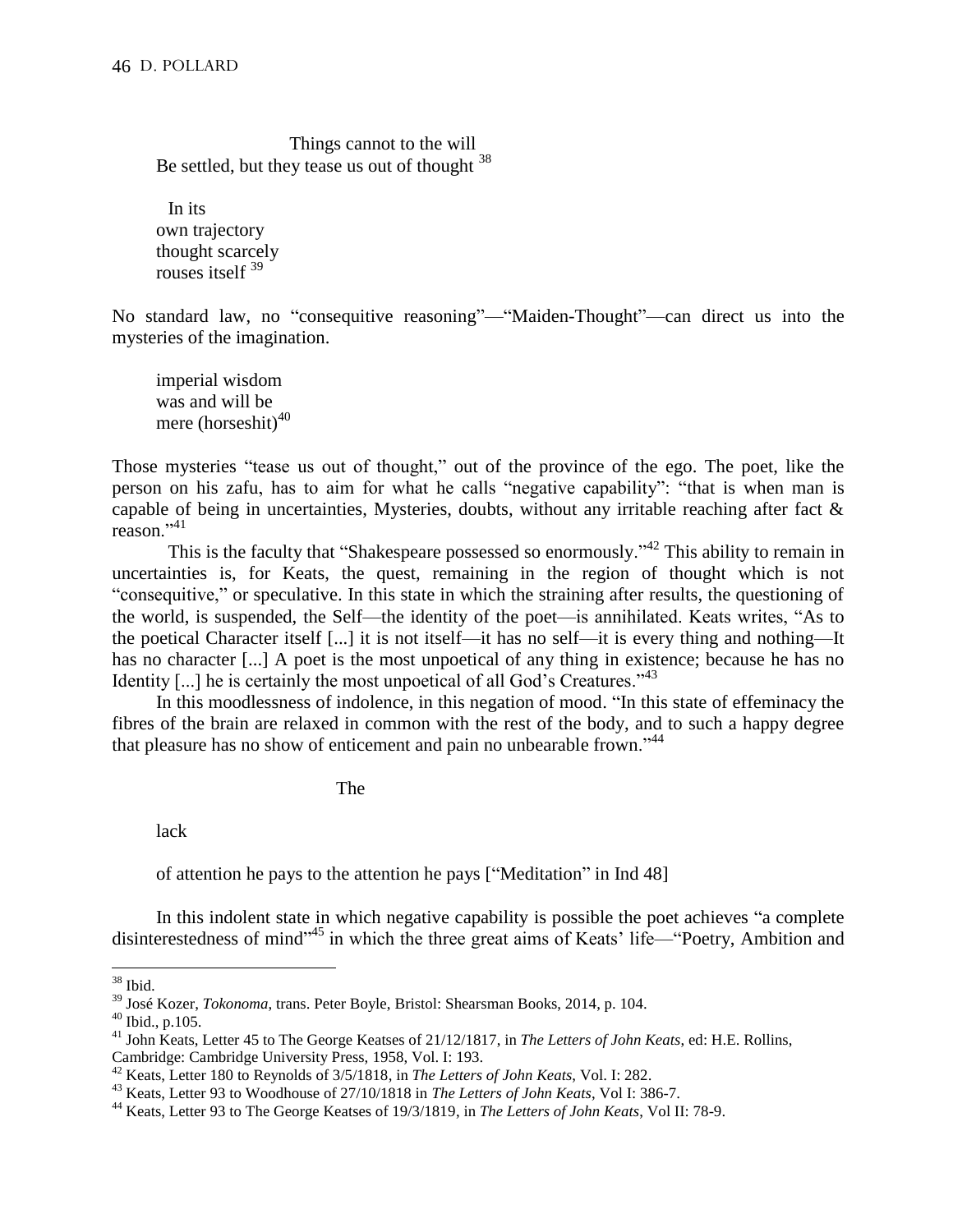Love"—lose "any alertness of countenance as they pass by."<sup>46</sup> "In this rare instance of the body overpowering the mind, the poet is "the most unpoetical of all God's creatures"<sup>47</sup> and, in "diligent indolence"<sup>48</sup> renounces the language of poetry,<sup>49</sup> refusing to question language poetically in order that it itself may speak poetry. He writes,

He who saddens At thought of idleness cannot be idle, And he's awake who thinks himself asleep.<sup>50</sup>

So often Keats is portrayed as the curly-headed youth dreaming amongst the daisies, but indolence or idleness is not a kind of passivity but the most active possible state of mind. It is Gojin, exertion which is to pull oneself free of attachments, to stop consequitive links that build up to a conclusion because exertion is already and quite simply what you seek. The aim is the source. If the pilgrim seeks out a shrine in order to attain forgiveness, then he will find merely a shrine. If he genuinely seeks forgiveness, he needs no shrine, for that is what he starts out with. If I want to write a poem or seek nirvana, then a special kind of effort is needed: not that I impose my categories on the flower but that I exert myself by letting the flower be, by letting it presence simply as it is.

and he awoke and found it truth.<sup>51</sup>

Thus, I disagree here with the poet himself who writes that for him "Language after all is not an end in itself, it's an instrument; it's not autonomous, it's a vehicle."<sup>52</sup> The word is autonomous and different from what it describes. "Árbol" and "tree" are nothing like the object in the forest. In "Concentration of Chu His" he writes

the idea that a word like the word scarcely can scarcely transmit the notion of Future […] as if it were a cliff that not being eternal must in its own due time crumble [Tok 16]

<sup>45</sup> Keats, Letter 159 to The George Keatses of 19/3/1818, in *The Letters of John Keats*, Vol II: 79.  $46$  Ibid.

<sup>47</sup> Letter 119 from Woodhouse to Taylor of 27/10/1818, in *The Letters of John Keats*, Vol. I: 390.

<sup>48</sup> Keats, Letter 62 to Reynolds of 19/2/1818, in *The Letters of John Keats*, Vol. I: 231.

 $^{49}$  Ibid.

<sup>50</sup> Keats, "Oh thou whose face" in *The Poems of John Keats*, p. 380.

<sup>51</sup> Letter 93 to Richard Woodhouse of 27.10.1818, in *The Letters of John Keats*, Vol. 1: 9.

<sup>52</sup> Kozer, *Indole*, p. xx.